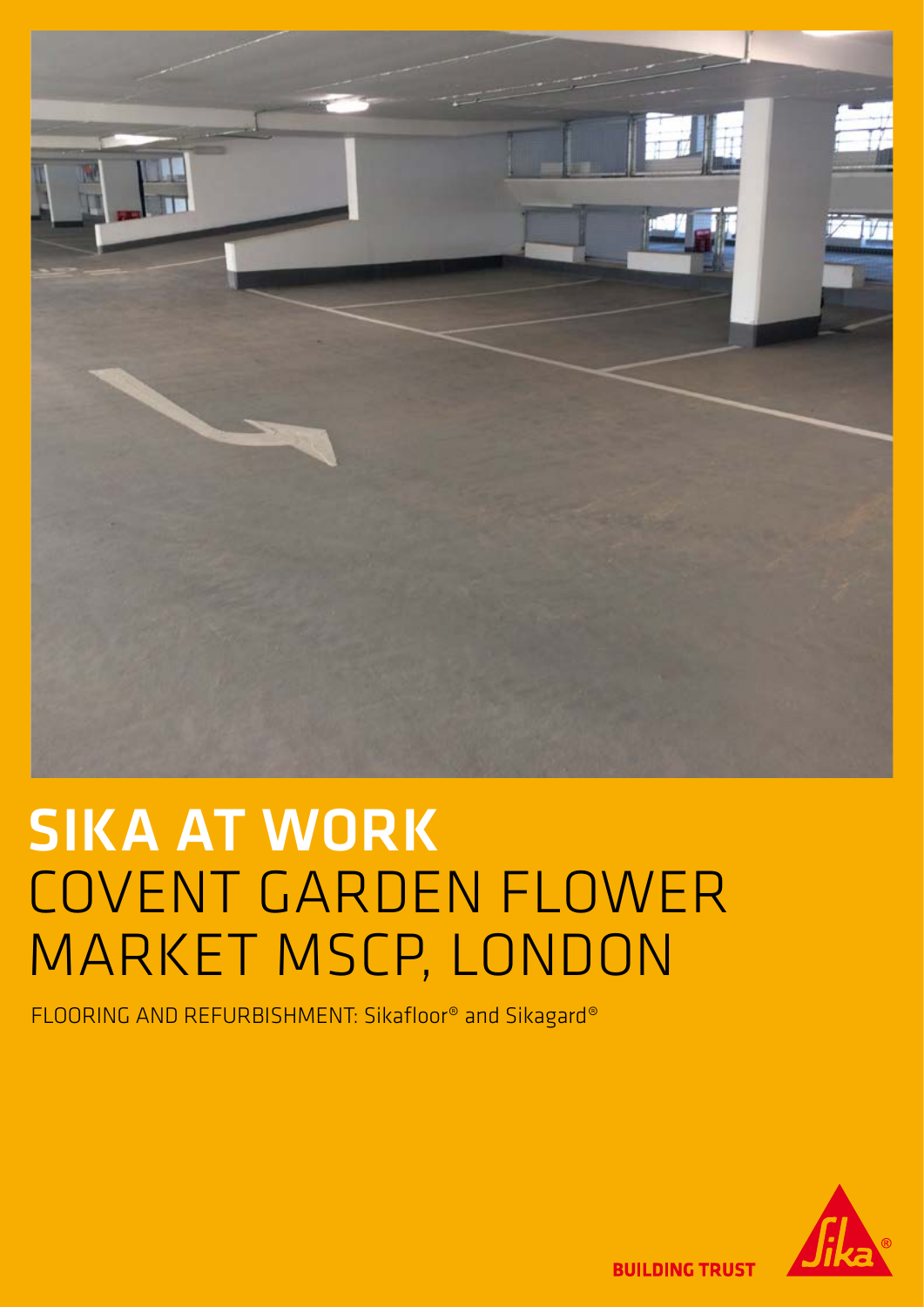## COVENT GARDEN FLOWER MARKET MSCP, LONDON

### SIKA PROVIDES A FULL REFURBISHMENT OF NEW COVENT GARDEN



FLOWER MARKET CAR PARK. As part of the £2 billion redevelopment of New Covent Garden Flower Market, Sika were chosen to supply a single source solution for the refurbishment of the existing multi-storey car park. The existing market will be transformed into new high quality residential-led mixed-use schemes, benefitting from riverside views and comprising approximately 3,000 new homes including 600 affordable homes,135,000 sq ft of commercial accommodation and 100,000 sq ft of retail, leisure and new community facilities, including shops, cafés and restaurants.

[Sika](http://www.sika.co.uk) offered a full range solution for the [concrete repair and corrosion](http://gbr.sika.com/en/concrete-refurbishment-repair/concrete-repair.html)  [management](http://gbr.sika.com/en/concrete-refurbishment-repair/concrete-repair.html) of the in-situ concrete structure using a combination of sacrificial anodes [\(Sika® Galvashield® XP\)](http://gbr.sika.com/en/concrete-refurbishment-repair/concrete-repair/total-corrosion-management/embedded-galvanic-and-impressed-current-cathodic-protection-anod.html), and both hand placed and flowable repair mortars.



![](_page_1_Picture_6.jpeg)